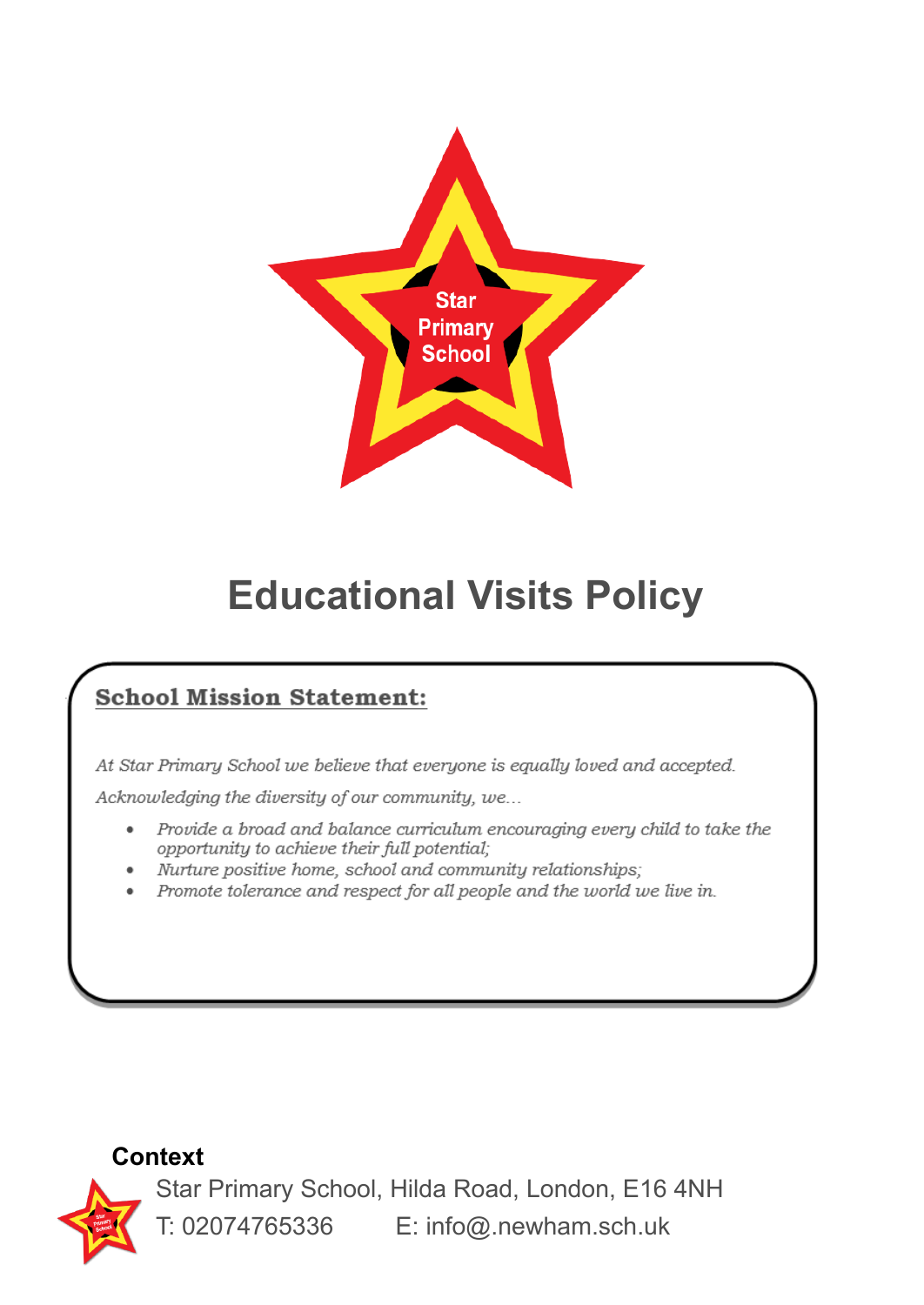*Star Primary* believes that educational visits are an integral part of the entitlement of every pupil to an effective and balanced curriculum. Appropriately planned visits are known to enhance learning and improve attainment and so form a key part of what makes *Star Primary* a supportive and effective learning environment. We believe:

- Students should be able to experience a wide range of activities. Health and Safety measures should help them to do this safely, not stop them;
- It is important that children learn to understand and manage the risks that are a normal part of life;
- Common sense should be used in assessing and managing the risks of any activity. Health and safety procedures should always be proportionate to the risks of an activity;
- Staff should be given the training they need so they can keep themselves and students safe and manage risks effectively.

Any visit that leaves the school grounds is covered by this guidance, whether as part of the curriculum, during school time, or outside the normal school day.

#### *Star Primary:*

- 1. Follows the Star Primary Policy and Guidance for Offsite Visits and Related Activities (All staff have access to this via EVOLVE).
- 2. Adopts National Guidance [www.oeapng.info](http://www.oeapng.info)
- 3. Uses EVOLVE, the web-based planning, notification, approval, monitoring and communication system for off-site activities.

All staff are required to plan and carry out visits in line with the above. Staff are particularly directed to be familiar with the roles and responsibilities outlined within National Guidance.

# **Categories of Visit & Approval**

There are three categories of visit:

1. Visits/activities within the Local Learning Area that are part of the normal curriculum and take place during the normal school day. These follow the Local Learning Area Operating Procedure and be added to Evolve as Local Area Visits

2. Other non-residential visits within the UK that do not involve an adventurous activity, e.g.. visits to museums, farms, postoffice, theatres, etc. These are entered on EVOLVE by the visit leader and submitted to the EVC for checking. The EVC then submits to the Head for approval.

3. Visits that are overseas, residential, or involve an adventurous activity. These are the same as for 2 above, but the Head then submits the visit form to the Adviser for approval.

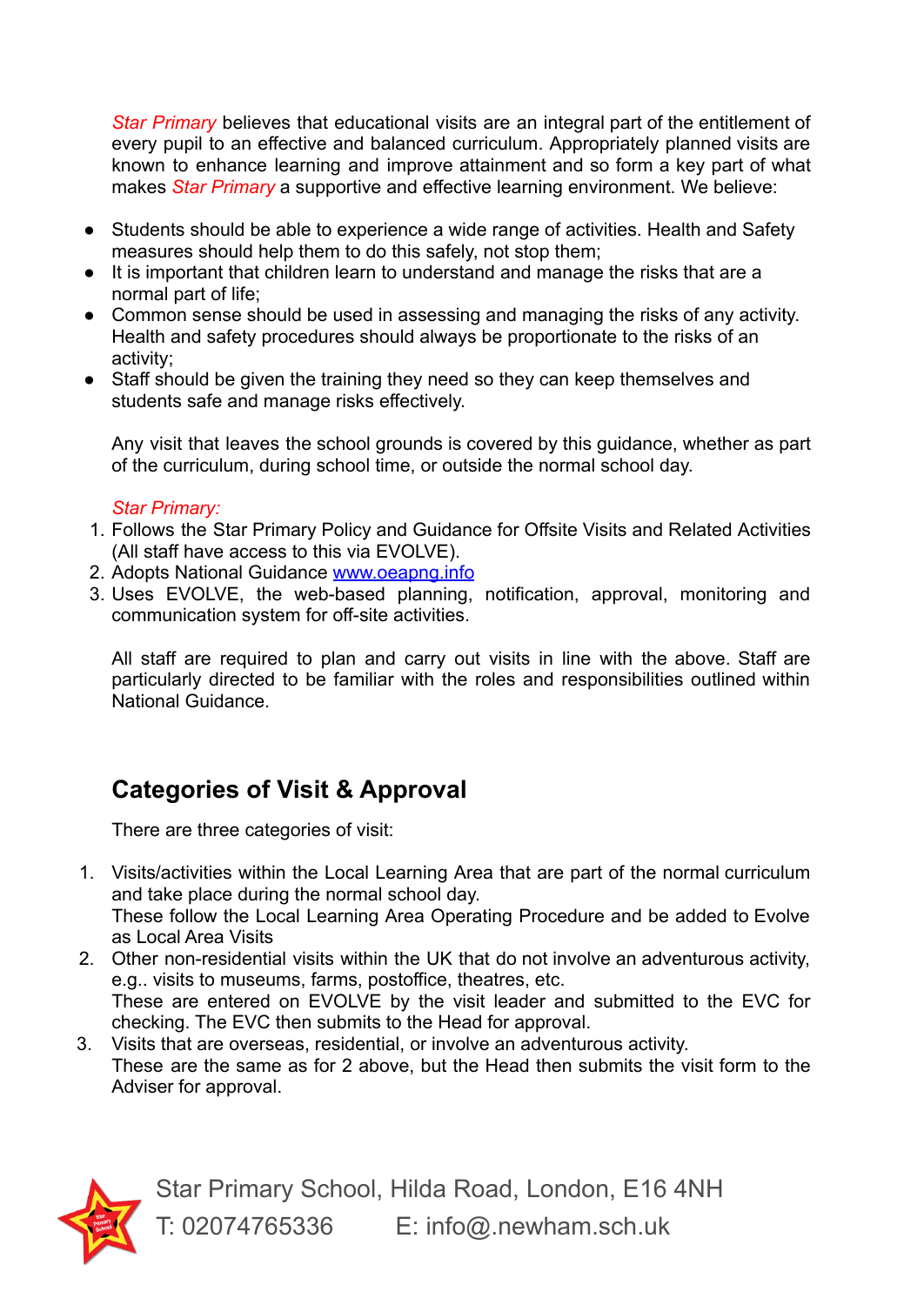Staff must not spend any money or inform students or parents that a trip or visit is going ahead until it has been given initial approval by the Head.

The procedure for booking educational visits is as follows and detailed in the staff handbook:

## *Educational Visits*

## *Please ensure that you have read the Educational Visits Policy.*

*Educational visits must be purposeful and linked to the curriculum with a specified outcome.*

*All educational visits must be authorised by the Head Teacher prior to booking. Risk assessments must be completed using EVOLVE <https://evolve.edufocus.co.uk>*

### *Parental Consent*

*Educational visit consent is provided by all parents at the child's admission meeting, for both local visits (anywhere in Newham) and day trips.*

*Parental consent is only required for residential visits and visits outside school hours, including sporting or musical events.*

*A letter detailing the visit should be sent via Parentmail to inform the parents of the trip and specify any requirements eg. Water bottle or wellies.*

### *Child Adult Ratio*

*These following ratios are guidelines only, and the number of adults will depend upon the needs of the children, the type of visit and the mode of transport being used.*

*Nursery ~ 1 adult : 2 children Reception ~ 1 adult : 5 children Year 1, 2, 3 ~ 1 adult : 6 children Year 4, 5, 6 ~ 1 adult : 10/15 children*

## *Payment*

*If a payment is required for a visit, this must be actioned via Parentmail. Visits are important aspects of children's learning and so children should not be prevented from going on an educational visit for financial reasons, where families who may have difficulty paying, the cost will be met by the school.*

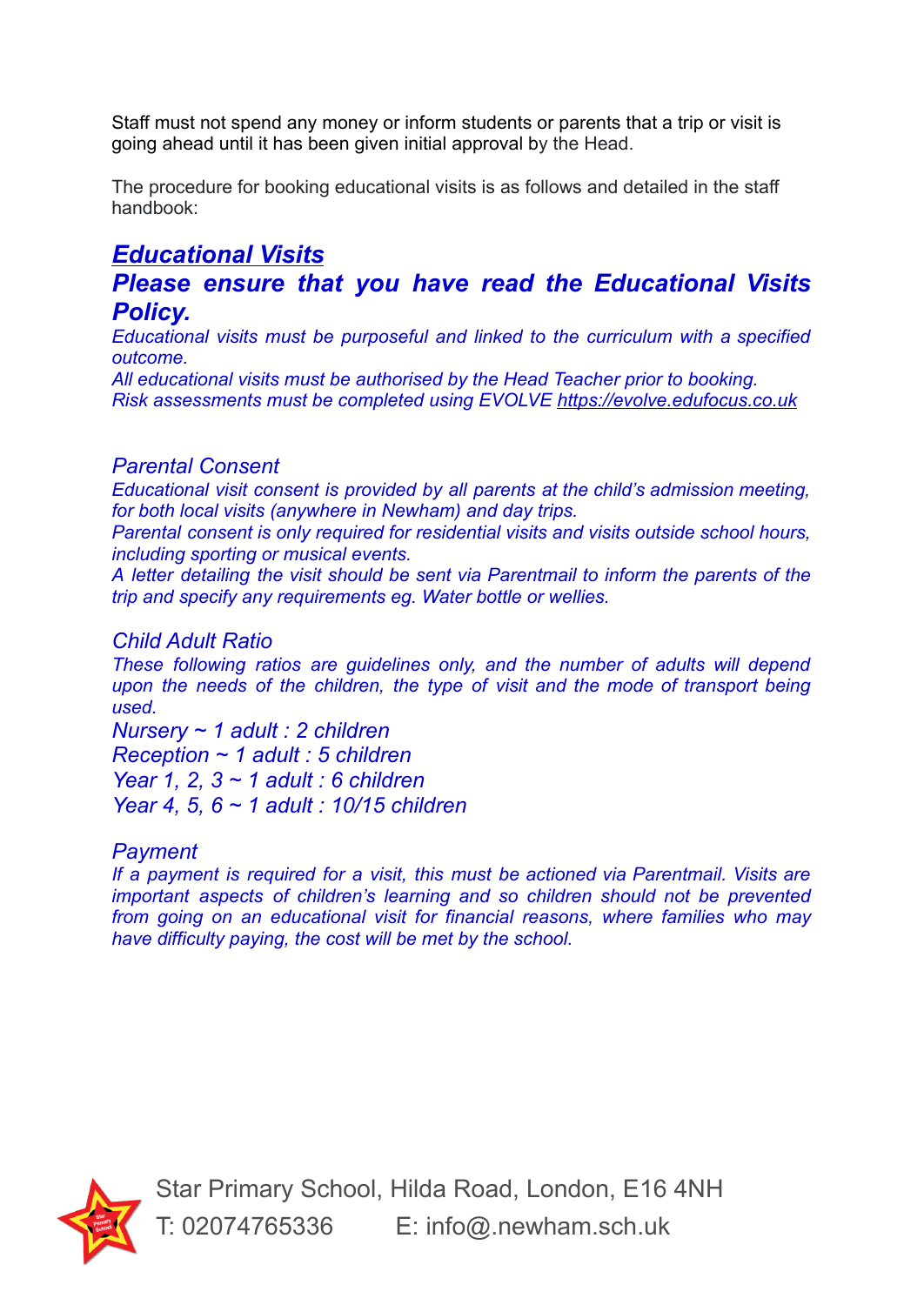## *SCHOOL EDUCATIONAL VISITS PROCEDURE*

- *1. All staff must be aware of school policy and ensure a [Risk](https://docs.google.com/document/d/1_OJ4ur6emQuQK-ks4vnl2PmcMC9_wFJYLbs8n8M1IUQ/edit) [Management](https://docs.google.com/document/d/1_OJ4ur6emQuQK-ks4vnl2PmcMC9_wFJYLbs8n8M1IUQ/edit) Plan Template is carried out prior to the visit.*
- *2. EV must be in accordance with the schools' curriculum.*
- *3. Evaluate the EV from the previous years. If successful they should be repeated.*
- *4. YGL to discuss the educational visit suggestion with PGL (during PPA) detaining curriculum links and whole school overview. Decide within the year group a suitable date.*
- *5. PGL to check the date in the wholeschool google calendar and whole school EV overview [Educational](https://docs.google.com/spreadsheets/d/1GMbPLlAr5akeGfsEPIWjiuiLpNOF1lrSqS8Nrm39Mvs/edit#gid=0) Visit Overview 2021/22 , then raise at SLT meeting. HT to approve and decide if there is a cost to parents.*
- *6. PGL/YGL to electronically complete Google request form [EV](https://forms.gle/YP2jfC5Hj5DTKa337) Google [Request](https://forms.gle/YP2jfC5Hj5DTKa337) Form.*
- *7. CB is the named person responsible for booking trips. Upon email receipt of EV google form, CB will begin to take action.*
- *8. Admin to book visit location.*
- *9. Admin to book transport.*
- *10. Admin to book packed lunches.*
- *11. CB will email YGL, PGL and EVC to confirm all of the above has been booked.*
- *12. YGL, supported by PGL to complete Evolve. (CB to liaise) All Risk Management Plans to be completed by YGL or visit lead using EVOLVE at least 3 weeks in advance. YGL can begin completing the Risk Management Plan as soon as the visit is approved by HT.*
- *13. Staff involved must be agreed by PGL before being named on Risk Management Plan.*

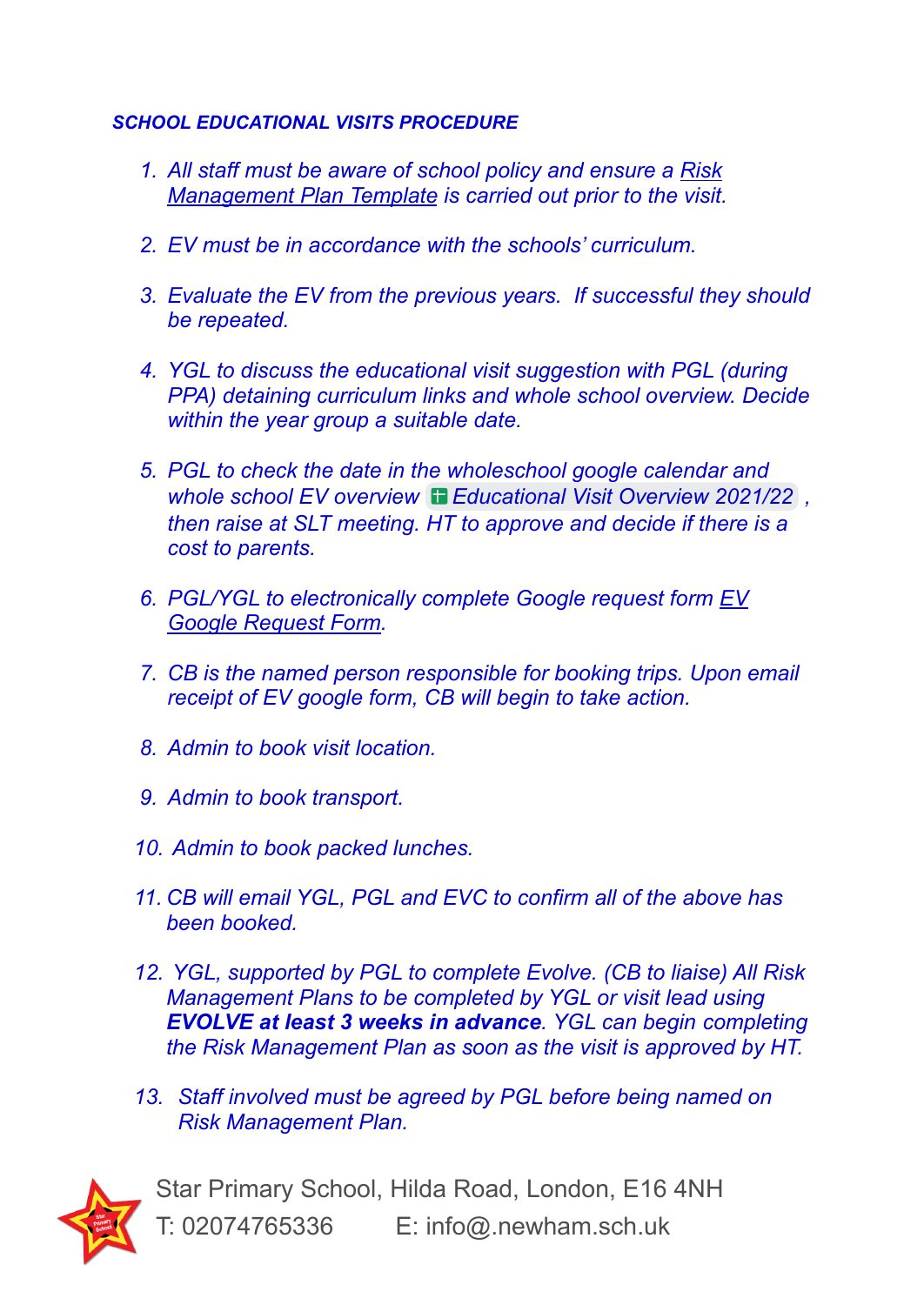- *14. Once the Risk Management Plan has been approved by HT and EVC it should be circulated to staff involved and a meeting held to discuss the risks and their management.*
- *15. A hard copy of the Risk Management Plan to go on the visit and one copy to be printed off and kept in the office in the EV file.*
- *16. YGL to write a letter detailing visit, any cost or specifics ie. Late return to school, equipment needed. SLT to approve letter. YGL to email to PGL and CB to action it being sent via Parentmail.*
- *17.Trip monies to be paid via Parentmail only.*
- *18.Residential Visits are to be agreed by Governors.*
- *19.All visits to be evaluated on Evolve once completed.*

*No child should ever be excluded from an educational visit, without the prior consent of the Head Teacher.*

## **Roles and responsibilities**

**Visit leaders** are responsible for the planning of their visits, and for entering them on EVOLVE (where required). They should obtain permission for a visit from the Head or EVC prior to planning, and before making any commitments. Visit leaders have responsibility for ensuring that their visits will comply with all relevant guidance and requirements, and should seek advice from the EVC where necessary.

**The Educational Visits Coordinator (EVC)** will support and challenge colleagues over visits and learning outside the classroom activities. The EVC is the first point of contact for advice on visit related matters, and will check final visit plans on EVOLVE before submitting them to the Head. The EVC sets up and manages the staff accounts on EVOLVE, and uploads generic school documents, etc.

**The Head** has responsibility for authorising all visits, and for submitting those that are overseas, residential or adventurous to the Governing Board for approval.

**The Governing Body**'s role is that of a 'critical friend'*.* The Governing Body is required to approve all residential visits or adventurous activites. Individual governors may be given 'read-only' access to EVOLVE.

**The Adviser to the school** is responsible for the final approval (via EVOLVE) of all visits that are either overseas, residential, and/or involve an adventurous activity.

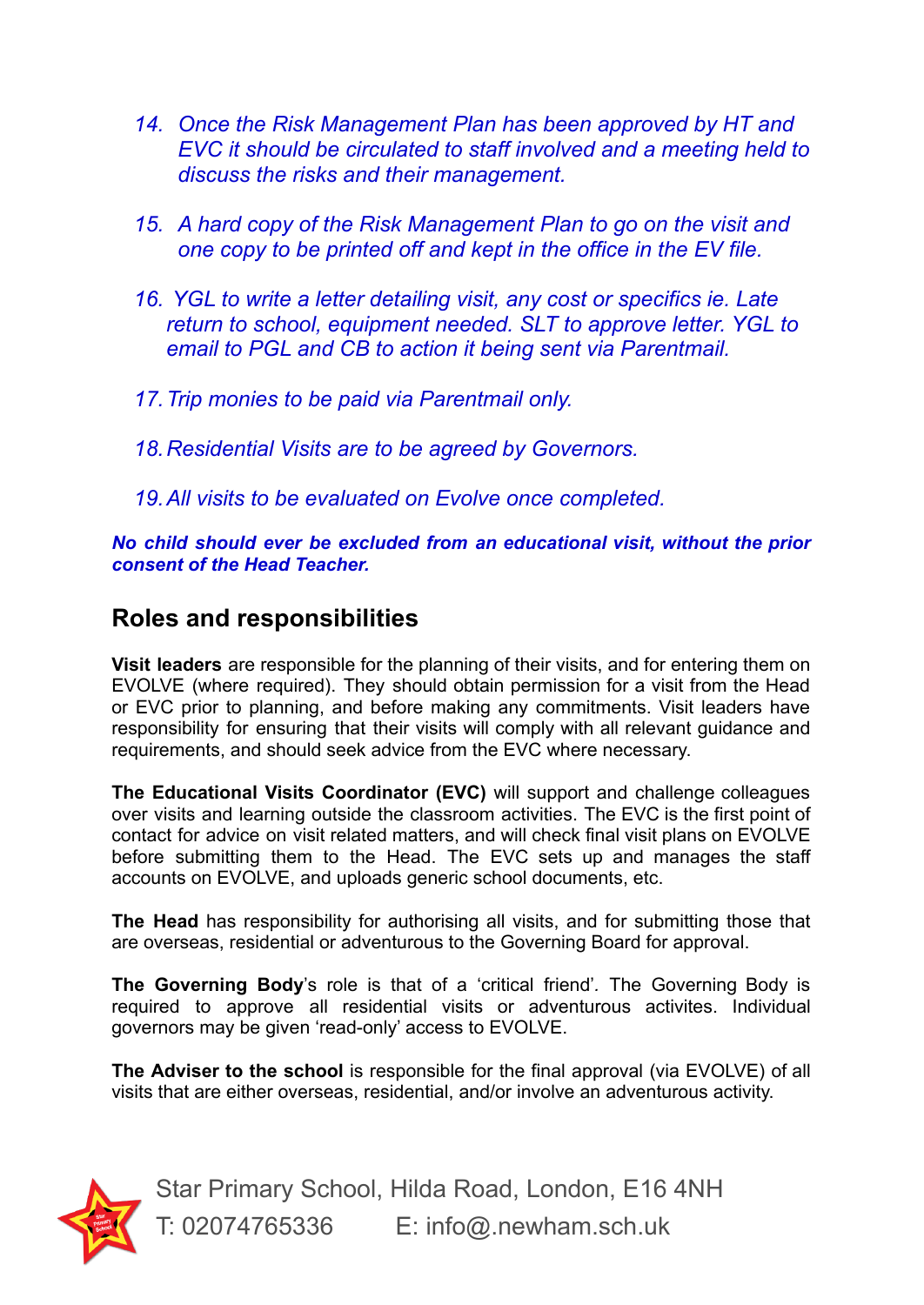# **Timing of visits**

It is essential to the smooth running of the rest of *Star Primary* that educational visits are properly planned and arranged to ensure minimal disruption to all, both those on the trip and those remaining in school.

Year Groups are strongly encouraged to plan their pattern of trips and visits for the coming academic year as early as they can. This allows clashes to be kept to a minimum. Trips and visits planned well in advance must be included in the termly school calendar.

Staff organising a trip must consult as widely as possible with colleagues who might be affected and think carefully about the possible impact of a trip. It is essential that all people concerned with the trip are fully informed at appropriate times. Once the planning has been completed and the trip has been approved, the full details of the trip must be prepared. These details, together with copies of letters for parents, must be submitted to the EVC before being sent out.

# **Parental Consent**

Star Primary requires consent for all offsite visits, however consent for local low risk visits is obtained from parents/carers when a child joins the school.

Parents must be informed of educational visits in advance, and given the opportunity to withdraw their child from any particular visit or activity covered by the form.

Where specific consent is required especially for a large group, it is acceptable for this permission to be gained through an 'opt out' system rather than by asking parents to complete a consent form and send it back. For example, a phrase along the lines of '*It will be assumed that you are happy for your son/daughter to go on the trip unless we hear otherwise*' is acceptable.

However, where smaller numbers are involved, where a trip leaves very early or returns very late, and **for all residential visits and adventurous activities**, specific signed permission must be obtained from parents. Trip leaders must have an alternative option planned for any student whose parents decline permission to go on a trip.

If a trip involves overnight accommodation, parents must be given full details of the type of accommodation provided and the security arrangements which are in place to ensure the safety of their child. They must be fully informed as to the nature of the trip, with a clear indication if the students may be unaccompanied while away from school. Parents must acknowledge that their child is fit enough to go on the trip, outline any health problems and authorise the leader of the party to act on their behalf in an emergency. They must also provide a contact number for the duration of the trip.

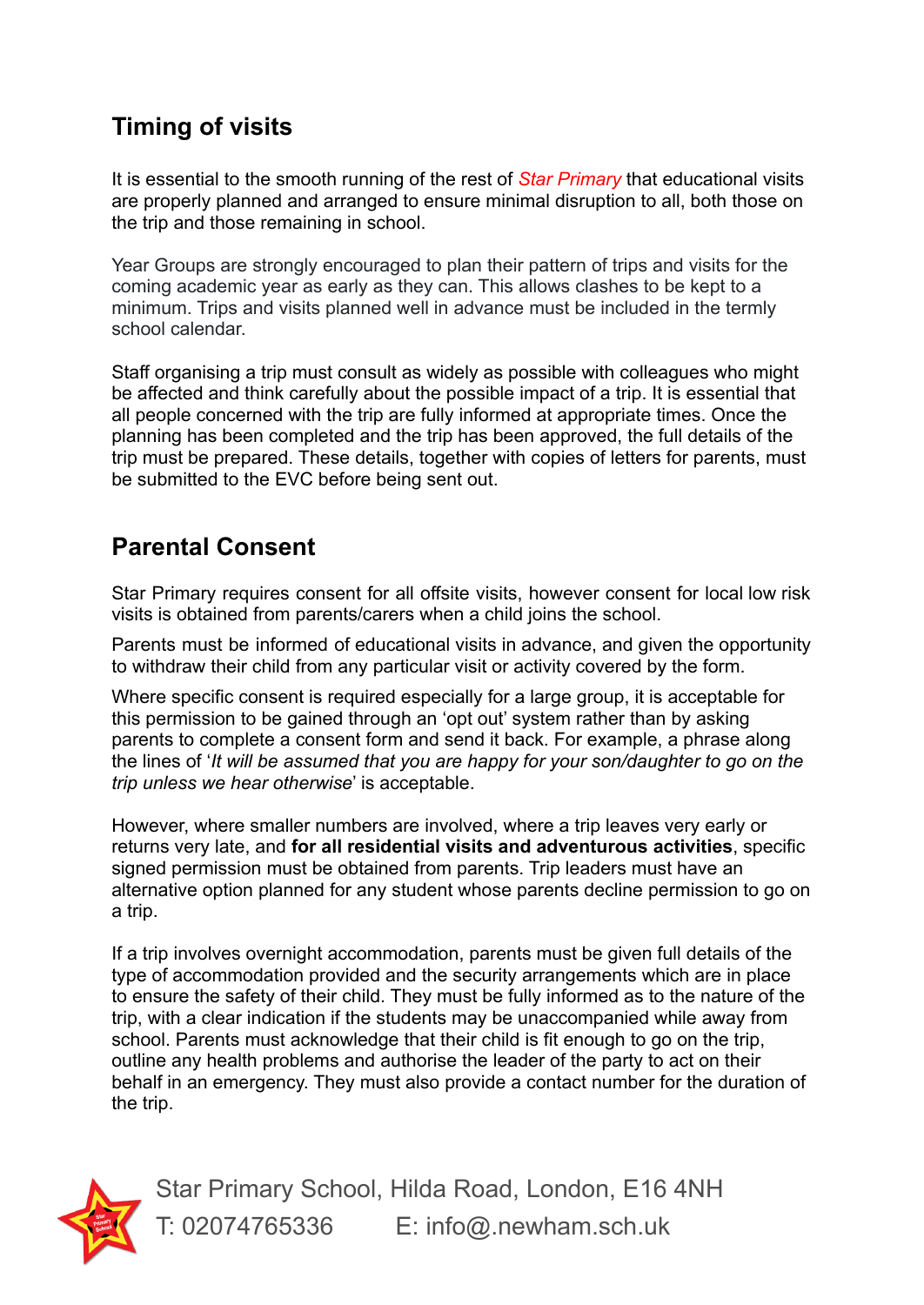For longer trips, particularly those overseas, it is a good idea to hold a Parents' Information Evening a few weeks before departure. This allows information to be shared, questions to be asked and answered, and reassurance to be given where appropriate. The publication of an information booklet for parents and students is also strongly advised. The EVC can give advice about the best way to organise such events and to prepare such booklets.

## **Risk Management Plans**

A risk assessment is a careful examination of what could cause harm to people, so that control measures can be put in place to manage the risk at an acceptable level. These control measures are then recorded on a risk management plan

Risk assessment should be based on the following considerations: What could go wrong? Who might be affected? What control measures need to be in place to reduce risks to an acceptable level? What steps will be taken in an emergency?

Risk assessment must be carried out for all visits however generic risk management plans are available via Evolve Resources as a starting point for visit leaders

## **Emergency procedures**

Staff who are in charge of students have a duty of care to make sure that the students are safe and healthy. They also have a common law duty to act as a reasonably prudent parent. Visit leaders also have a duty of care towards the adults on the visit.

Emergency procedures are an essential part of planning a school visit. **A critical incident is any incident where events go beyond the normal coping mechanisms and experience of the visit leadership team.**

*Star Primary* has an emergency plan in place to deal with a critical incident during a visit. All staff on visits must be familiar with this plan.

When an incident overwhelms the establishment's emergency response capability, or where it involves serious injury or fatality, or where it is likely to attract media attention then assistance will be sought from the Local Authority.

## **Inclusion**

All children must be included on educational visits within their capabilities. Some children may require additional support as detailed in their own risk management plan. There must be sufficient adult support to cater for the needs of individual children.

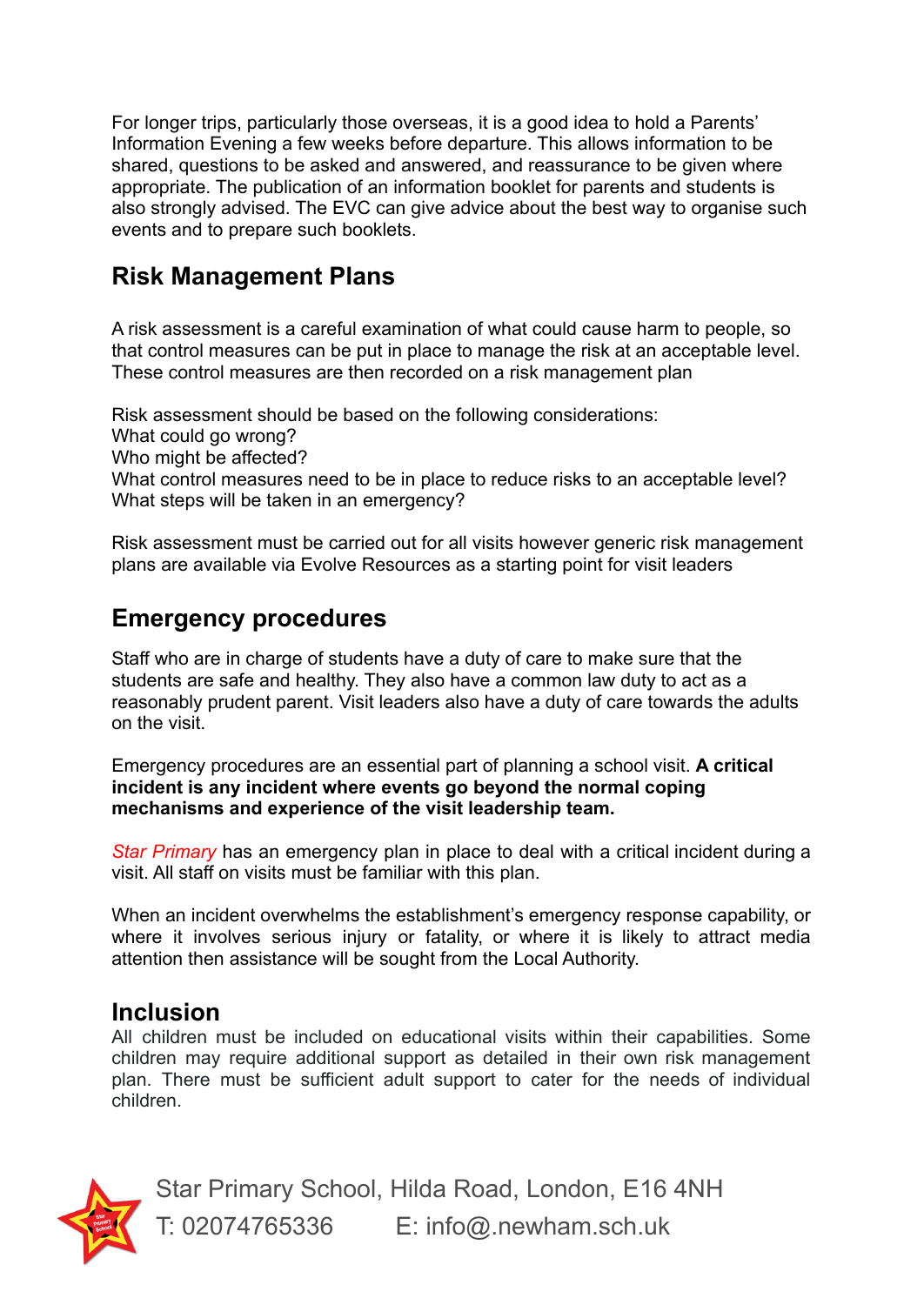# **Charging / funding for visits**

Fees for visits will be decided by the head teacher or the Governing Body for residential visits.

## **Transport**

It is encouraged that visits use free public transport where possible. Visits requiring a coach or similar means of paid transport must be approved by the head teacher.